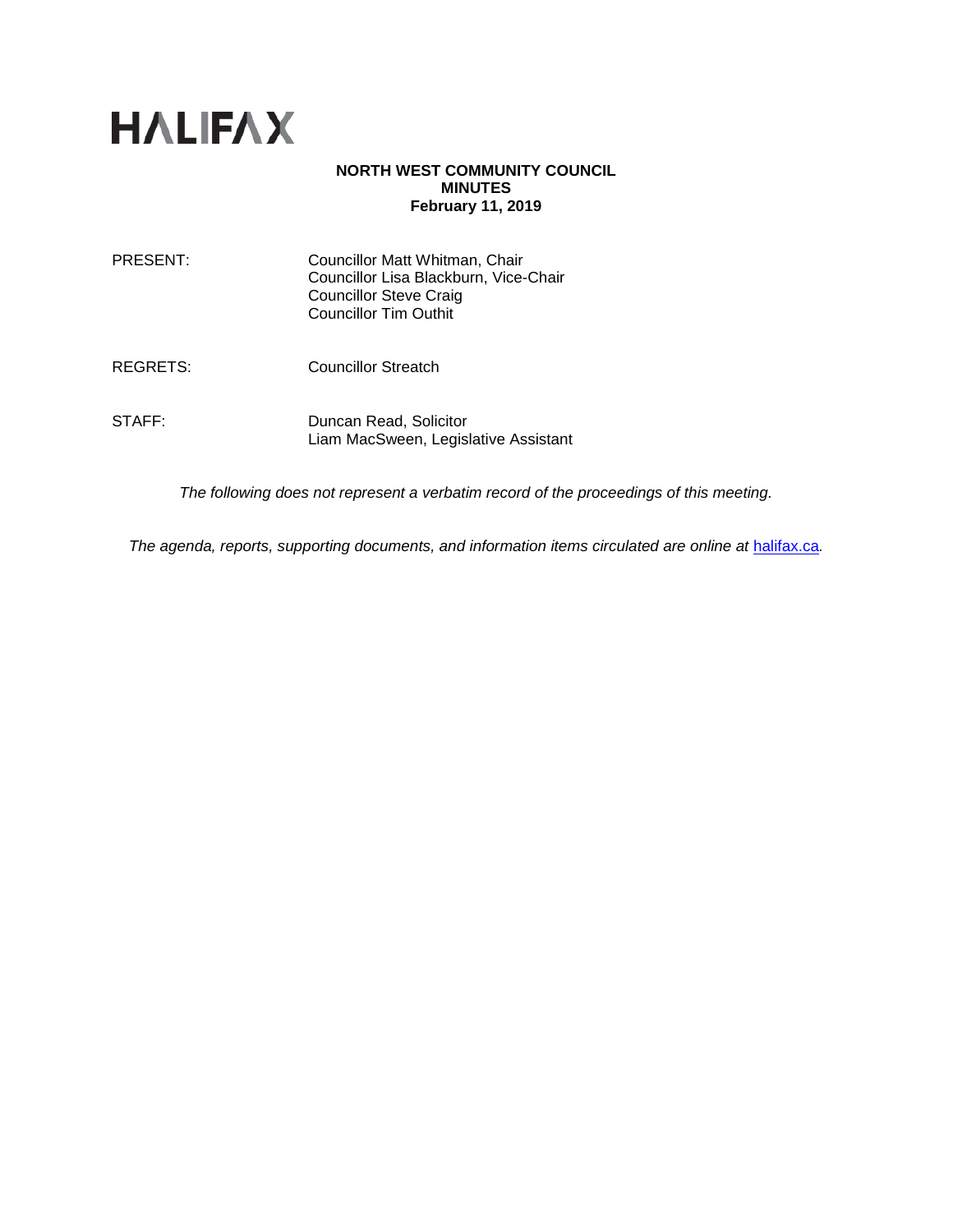*The meeting was called to order at 7:05 p.m. and adjourned at 8:53 p.m.*

# **1. CALL TO ORDER**

Councillor Whitman, Chair called the meeting to order in the Youth/Senior Room of the Bedford-Hammonds, Plains Community Centre, 202 Innovation Drive, Bedford.

# • **Presentation to Sackville Heights Community Centre**

North West Community Council presented the Sackville Heights Community Centre with a contribution in the amount of \$60,000 from the Sackville Landfill Compensation fund to assist with accessibility improvements at the Sackville Heights Community Centre.

# **2. APPROVAL OF MINUTES – January 14, 2019**

MOVED by Councillor Outhit, seconded by Councillor Blackburn

# **THAT the minutes of January 14, 2019 be approved as circulation.**

# **MOTION PUT AND PASSED.**

# **3. APPROVAL OF THE ORDER OF BUSINESS AND APPROVAL OF ADDITIONS AND DELETIONS**

Additions: None.

MOVED by Councillor Blackburn, seconded by Councillor Outhit

**THAT the agenda be approved as circulated.** 

# **MOTION PUT AND PASSED.**

- **4. BUSINESS ARISING OUT OF THE MINUTES – NONE**
- **5. CALL FOR DECLARATION OF CONFLICT OF INTERESTS – NONE**
- **6. MOTIONS OF RECONSIDERATION – NONE**
- **7. MOTIONS OF RESCISSION – NONE**
- **8. CONSIDERATION OF DEFERRED BUSINESS**

# **8.1 January 14, 2019 – Hammonds Plains Common Area Rate Funding Request – Hammonds Plains Community Centre**

The following was before Community Council:

• A Councillor request for consideration form from Councillor Whitman dated February 11, 2019

MOVED by Councillor Blackburn, seconded by Councillor Craig

**THAT North West Community Council recommend that Halifax Regional Council request a staff report for a one time allocation of \$345,000.00 from the Hammonds Plains Common Area Rate to the Hammonds Plains Community Centre Society to recapitalize the Hammonds Plains Community Centre.**

# **MOTION PUT AND DEFEATED.**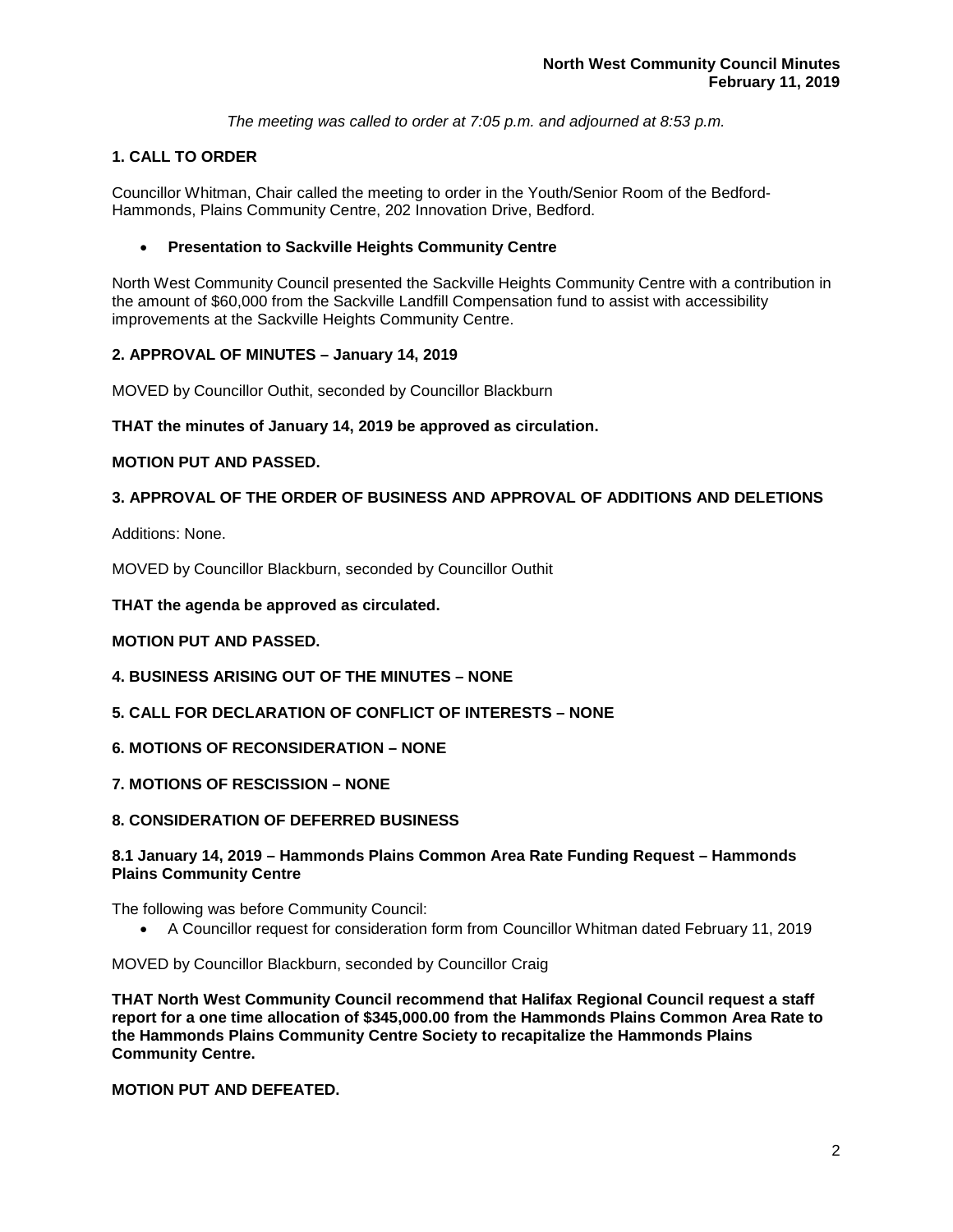MOVED by Councillor Blackburn, seconded by Councillor Craig

**THAT North West Community Council request a staff report on providing financial support for the recapitalization of the Hammonds Plains Community Centre with funding from the Hammonds Plains Common Area Rate to be allocated as follows:**

**• \$75,000 in 2019/20**

**• \$75,000 in 2020/2**1.

**MOTION PUT AND PASSED.**

**9. NOTICES OF TABLED MATTERS – NONE**

**10. HEARINGS**

**10.1 PUBLIC HEARINGS**

# **10.1.1 Case 19110: Development Agreement for 592 Bedford Highway, Halifax (i) Supplementary staff report dated October 24, 2018**

# **(ii) Staff report dated March 10, 2017**

The following was before Community Council:

- A supplementary staff recommendation report dated October 24, 2018
- A staff recommendation report dated March 10, 2017
- Correspondence received by the Municipal Clerk's Office from Eileen Westall, Dianne Andrews, and Maureen Palmeter

Andrew Bone, Planner III provided a presentation on Case 19110.

In response to a question from Community Council, Bone advised that, currently there are no plans to widen the Bedford Highway in the area near civic address 592. Bone further noted that the Integrated Mobility Plan has taken the focus out of widening streets and making the best out of existing streets, by adding additional transit and alternate transportation measures.

In response to a follow up question related to easements from neighbouring property owners required for water and storm water services, Bone advised that if approved, an evaluation of the required easement will be undertaken by staff at the time of permitting.

Councillor Whitman read the rules of procedures respecting public hearings, opened the public hearing and invited the applicant to present on Case 19110.

**Eugene Pieczonka**, Principal Architect with Lydon Lynch, on behalf of the applicant provided a presentation on case 19110. Highlights of the presentation include:

- Architectural considerations and designs undertaken to address concerns related to building height, massing, and scale.
- Architectural consideration given to the slope of the land to reduce impacts on shadowing and sight lines.
- The creation of landscaped areas on the subject property to enhance privacy with neighbouring properties.
- Design consideration to enhance the privacy and impact on existing properties and respect the architectural character of Bedford gained through engagement with neighbouring property owners.

Councillor Whitman invited members of the public to address Community Council on Case 19110:

**Lisa Allen**, of Bedford, raised concerns with respect to winter shadowing, the proposed height and massing of the building, impacts of the development on traffic and pedestrian safety, and the potential for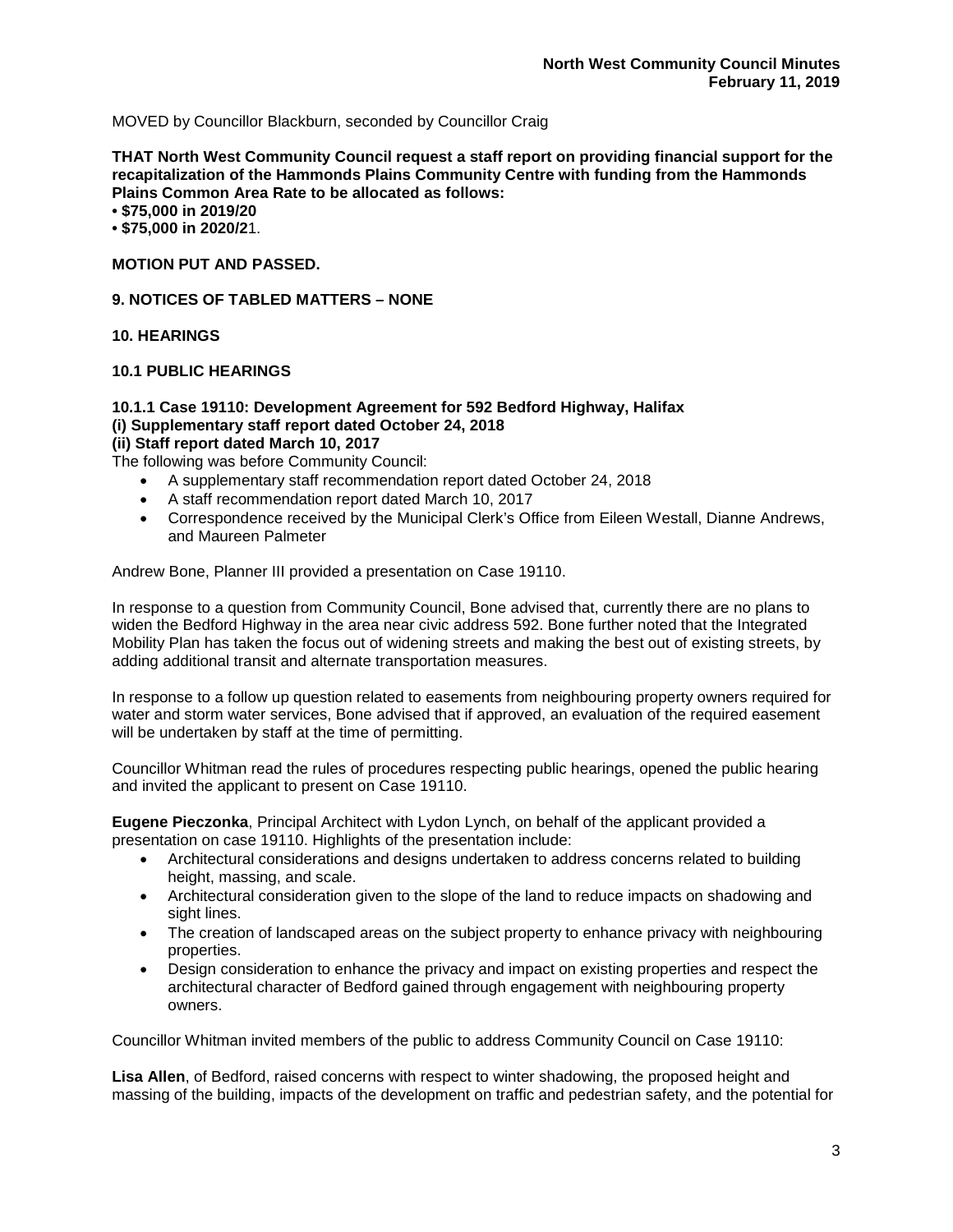damage to well and septic systems on neighbouring properties caused by blasting and construction. Allen concluded by noting that the proposal could negatively impact any future planning to expand the Bedford Highway and requested that conditions be put in place to ensure that damages caused by construction be the responsibility of the developer.

**Lisa** of Bedford, inquired if there are stipulations put in place to ensure that the property cannot be expanded further if the application is to be approved. Lisa noted existing concerns respecting density and traffic congestion in the area.

**Jennifer Nash**, of CapReit Property Management raised concerns regarding the impact of the proposed development on Ocean Brook apartments, particularly on view plains and vehicular access to the Bedford Highway.

**Phil Doody**, of Bedford, raised concerns respecting the shadow studies that were undertaken as part of the application. Doody noted ownership of an adjacent property that will be significantly impacted by shadowing from the proposed development. Doody reiterated further points raised by previous speakers respecting the potential of damage to neighbouring properties during construction.

**Lynn Allison**, of Bedford, raised concerns respecting the lack of visitor parking spaces proposed for the subject property. Allison inquired if there have been studies undertaken to determine if and where additional parking spaced can be included to enhance vehicular and pedestrian safety.

Councillor Whitman called three times for further speakers; there were none present.

Councillor Whitman invited the applicant to respond to questions raised by the public.

In response to points raised during the public hearing, **Pieczonka** noted that the applicant has been in discussions with CapReit Property Management and have shared information regarding the proposed height and design of the meeting. Pieczonka further noted that there is an existing easement in place with CapReit for the temporary construction of the building, if approved. Pieczonka advised of a great deal of collaboration and engagement that was undertaken with neighbouring property owners to address issues related to the proposal of the sight including the impact on views and shadowing. Pieczonka concluded by noting that the applicant has accomodated as much visitor parking as possible on the subject property.

MOVED by Councillor Outhit, seconded by Councillor Blackburn

#### **THAT the public hearing close.**

#### **MOTION PUT AND PASSED**.

MOVED by Councillor Outhit, seconded by Councillor Craig

#### **THAT North West Community Council:**

**1.Approve the proposed development agreement, which shall be substantially of the same form as set out in Attachment A of the staff report dated October 24, 2018; and 2.Require that the proposed development agreement be signed by the property owner within 120 days, or any extension thereof granted by Council on request of the property owner from the date** 

**of final approval by Council or any other bodies as necessary, including applicable appeal periods, whichever is later; otherwise this approval will be void and obligations arising hereunder will be at an end.**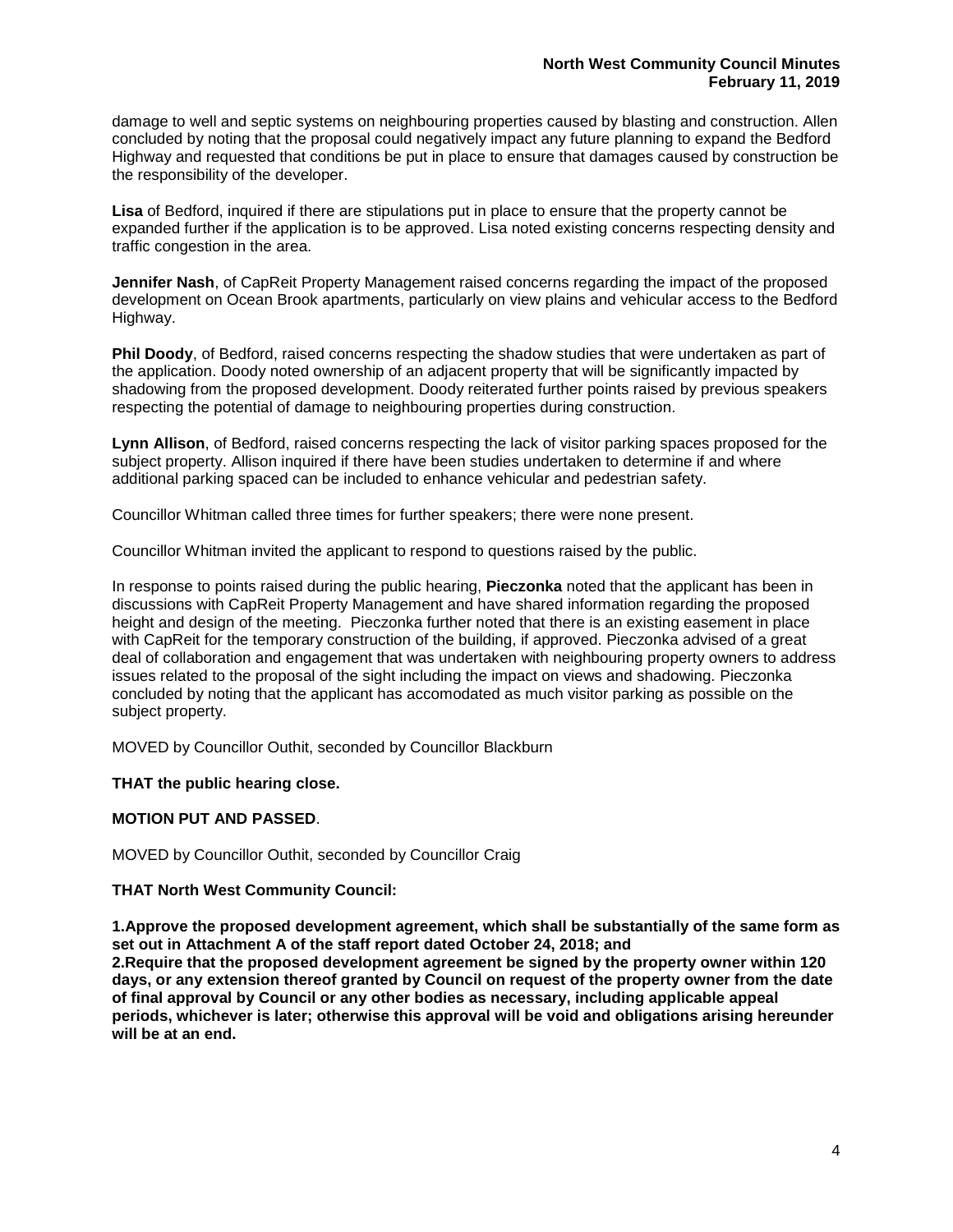In response to questions from Council and points raised during the public hearing, Andrew Bone noted that the proposal submitted by the applicant meets the requirements of the Land Use By-law regarding visitor parking.

Bone displayed graphical representations of the shadowing study advising that the building will cast shadows on two residential properties for a good portion of the day in the winter. Bone advised that the shadowing will be less prevalent in spring and summer months, showing examples listed in the presentation.

With respect to issues related to blasting, Bone advised that blasting impacts will be mitigated under HRM's Blasting By-law which sets out the requirements to conduct blasting in HRM. Bone advised that a blasting survey and management plan must be submitted by the developer at the time of permitting and stipulates that the developer is liable for any damages to neighbouring properties resulting from blasting activities. If approved, Bone encouraged neighbouring property owners to allow representatives from a blasting survey company access to their property so that the proper information can be recorded prior to construction.

With respect to Access and Traffic concerns, Bone advised that the application has been reviewed by HRM traffic services.

With respect to concerns related to the future expansion of the site, Bone advised that planning policy allows for the consideration of expansion in the future, but it will be at Council's discretion as to what would be allowed on the site per the development agreement process. Bone advised that adding to the building in the future would be difficult, given the challenges of the site related to slope and grading. Bone concluded by noting that further expansion of the subject property is subject to another development application.

# **MOTION PUT AND PASSED.**

# **10.2 VARIANCE APPEAL HEARINGS – NONE**

# **11. CORRESPONDENCE, PETITIONS & DELEGATIONS**

#### **11.1 Correspondence**

Liam MacSween, Legislative Assistant noted correspondence received for agenda item 10.1.1 which was distributed to members of North West Community Council.

#### **11.2 Petitions – NONE**

#### **11.3 Presentation**

#### **11.3.1 Margo Riebe-Butt, Executive Director, Nourish Nova Scotia re: advocacy work within the community, and how municipalities in other jurisdictions support school food programs and initiatives**

The following was before Community Council:

• A presentation from Nourish Nova Scotia dated February 11, 2019

Margo Riebe-Butt, Executive Director, Nourish Nova Scotia provided a presentation on Nourish Nova Scotia's advocacy work for a universal healthy school food program and food literacy initiatives.

In response to questions from Community Council, Reibe-Butt, provided clarification on the following: